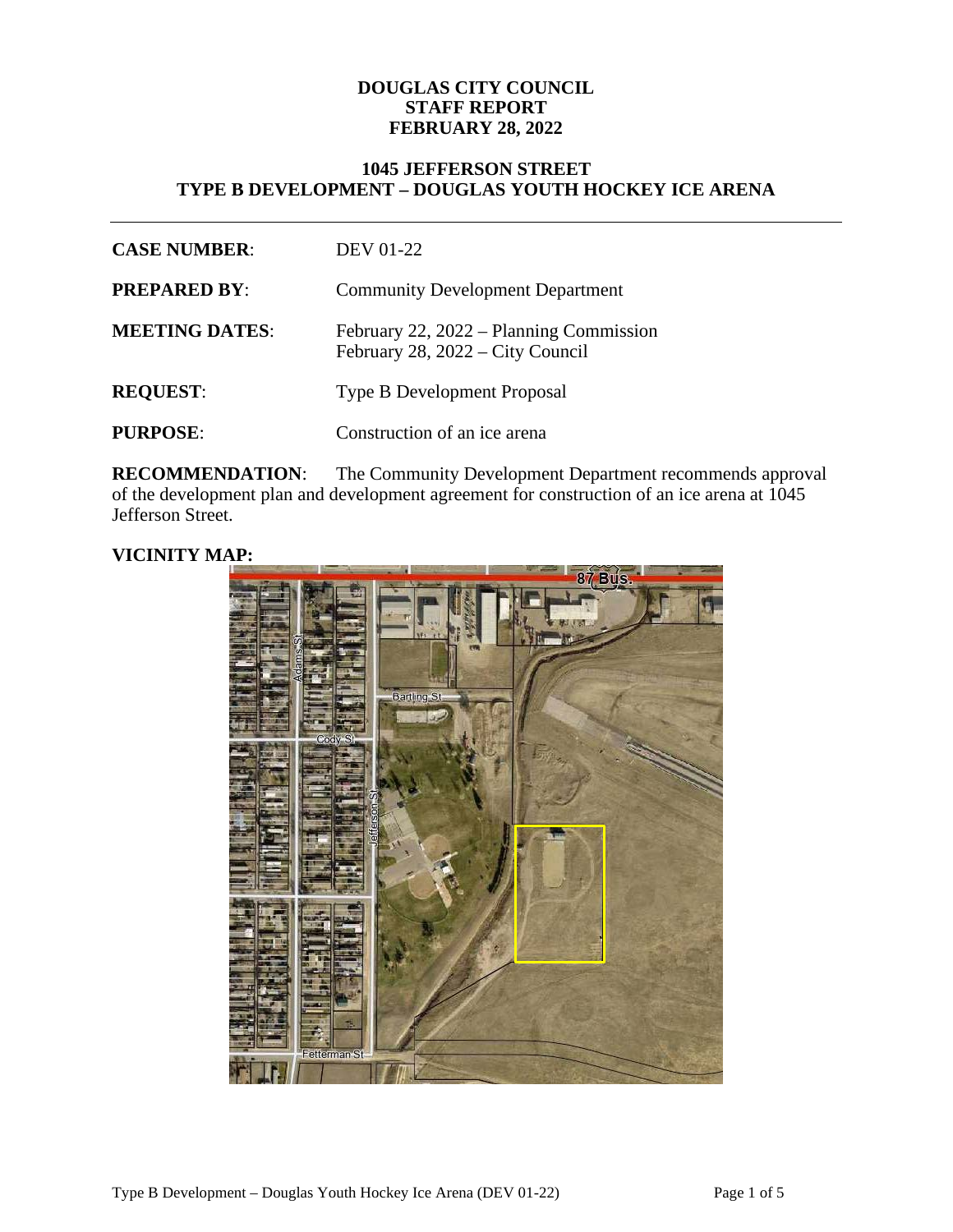## **LOCATION**:

- (1) Legal Description: Portion of Lot 2, Bartling Park Addition
- (2) General Location: The subject property is the easternmost portion of Bartling Park, located north of Fetterman Street, east of Jefferson Street, south of Richards and Bartling Street, west of the old airport.
- (3) Address: 1045 Jefferson Street, Douglas, WY

**SIZE**: Total Area: 5.51 acres

## **EXISTING LAND USE**: vacant

**ZONING**: The property is currently zoned GRN Greenspace, which is intended *to promote open vegetated areas capable of maintaining natural wildlife habitat and to protect the scenic and ecological qualities of environmentally sensitive areas. The district is commonly applied to publicly owned property or property for which scenic or greenspace easements have been dedicated or purchased for the use and/or enjoyment of the public.* Recreational Facilities (Public or Private) are an allowed use in the GRN Zone.

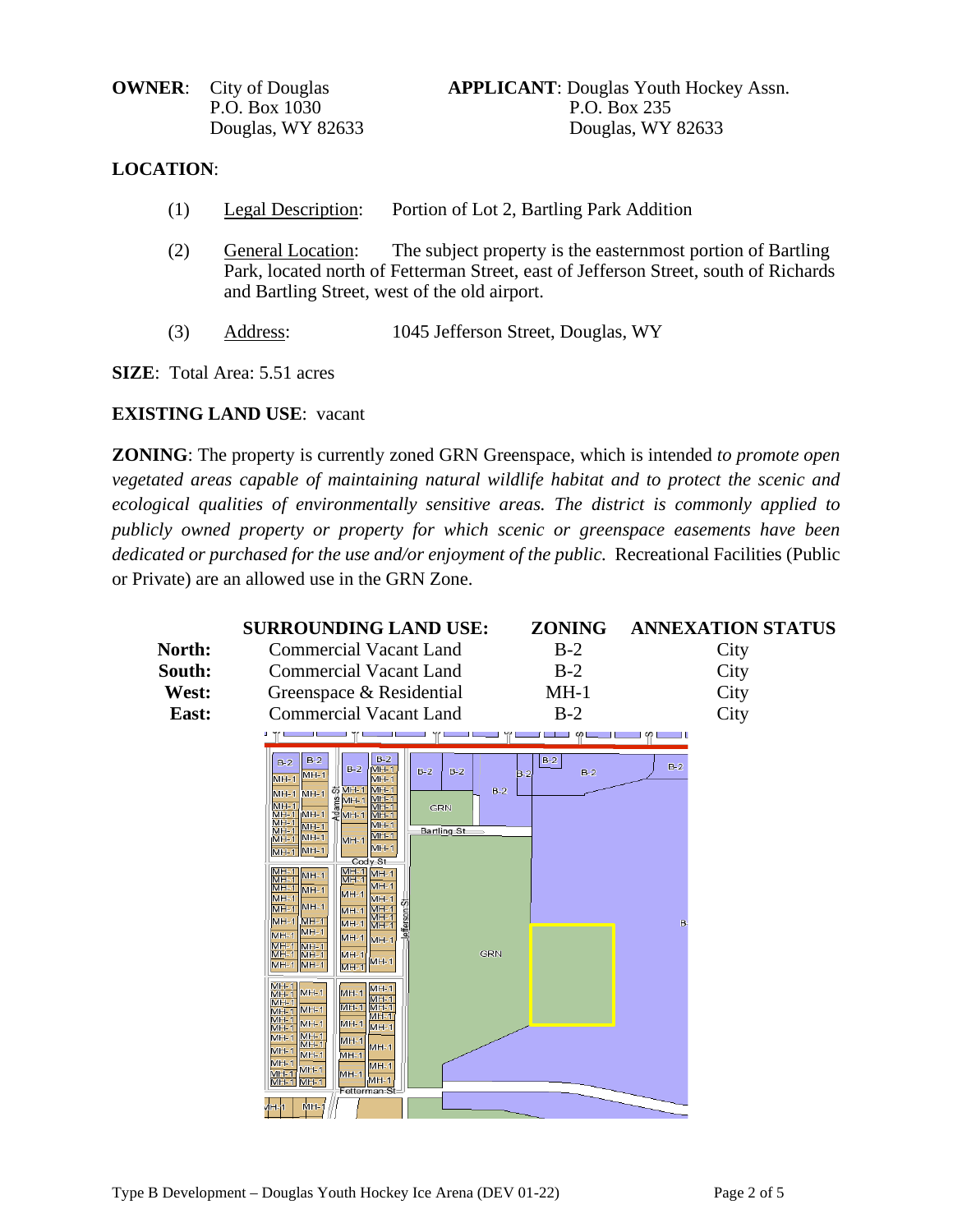**DESCRIPTION OF SITE AND SURROUNDINGS**: The property is bounded on the north, south, and east by the John Lambert Subdivision and on the west by the Bartling Park.

**HISTORY**: This property was originally platted as part of the Fairview addition in 1917. Over a span of many years from 1933 to 1979, the City of Douglas acquired this lot and surrounding land to develop Bartling Park. Portions of Bartling Park and Bartling Street were originally platted in 1986 as the Bartling Subdivision and, in 2018, the Bartling Park Addition was created encompassing what is known today as Bartling Park. It was re-zoned as a Greenspace in 2001.

### **DOUGLAS MASTER PLAN**:

The Douglas Master Plan, adopted June 23, 2014, designates the property as being in the Bartling Park Golf Course Subarea of the East Richards District. The Master Plan focuses primarily on the future character of the golf course and property adjacent to Bartling Park in the John Lambert Subdivision.

*Very little change is expected to this community amenity. Neighborhood redevelopment* 



*and enhancements are expected to occur as the John Lambert area evolves in residential areas adjacent to Bartling Park. Future plans for the John Lambert Subarea include that the part of the district adjacent to Bartling Park be expanded to include a local club house and community facility.*

The development of the Douglas Youth Hockey Association Ice Arena in this area is considered to be in keeping with the Douglas Master Plan as additional community facilities are included in the desired future character to the District. Also taken into consideration is the future character of the John Lambert Subdivision which is anticipated to include a mix of commercial, residential, entertainment, and recreational features.

**DEVELOPMENT STANDARDS**: This Development Plan conforms to the minimum Standards and Policies as described in City Code.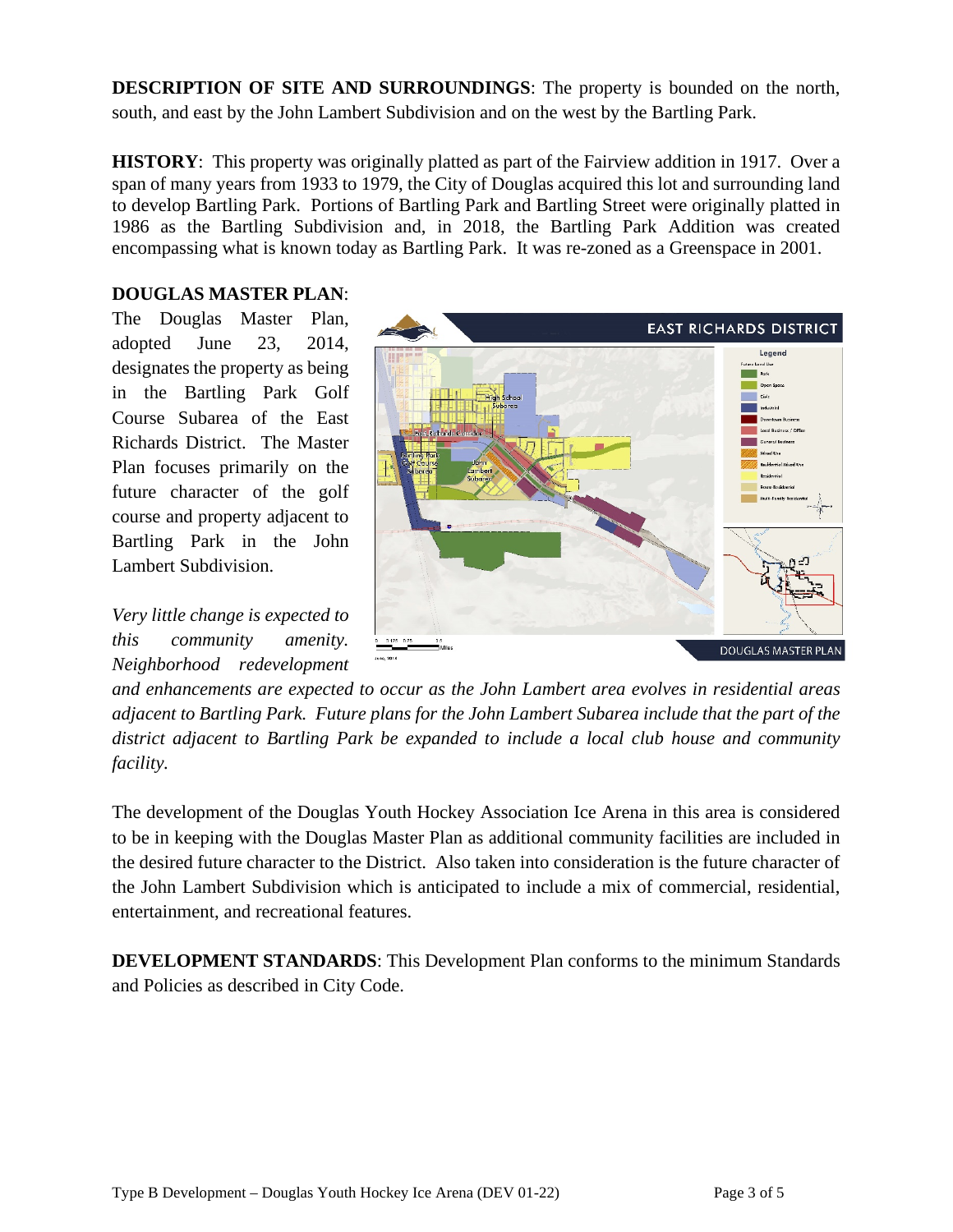## **THE PROPOSED PROJECT:**

| Lot Size               | 5.51 Acres                                                   |  |  |
|------------------------|--------------------------------------------------------------|--|--|
| <b>Building Size</b>   | 34,925                                                       |  |  |
| North Set Back         | 35 feet                                                      |  |  |
| South Set Back         | Approx. 300 feet                                             |  |  |
| East Set Back          | 35 feet                                                      |  |  |
| <b>West Set Back</b>   | Approx. 815 feet                                             |  |  |
| <b>Building Height</b> | 37 feet                                                      |  |  |
| Parking                | Total: 52 (50 required)                                      |  |  |
|                        | ADA: 2 (3 required if over 50 spaces)                        |  |  |
| Landscaping            | <b>Alternate Landscaping Request</b>                         |  |  |
| Drainage               | Grading and Drainage plans provided                          |  |  |
| <b>Lighting Plan</b>   | Exterior lighting on front of building (2)                   |  |  |
|                        | fixtures)                                                    |  |  |
| Elevations             | Provided                                                     |  |  |
| Floodplain             | The proposed Ice Arena facility is out of the<br>floodplain. |  |  |

## **PROPOSED PROJECT DETAILS**

**ADDITIONAL INFRASTRUCTURE REQUIRED**: Water and Sewer infrastructure are anticipated to be provided by the City if approved in the budget by City Council. The City currently maintains the dirt access road entering this portion of Bartling Park from the intersection of Jefferson Street and Fetterman Street.

# **REVIEWING AGENCIES AND COMMENTS**:

#### **City Engineer:**

Comments were received regarding the access from Fetterman Street. A portion of the access road crosses County property in the John Lambert Subdivision. An easement or land donation from the County will need to be obtained. Other comments included recommending additional parking lot lighting and revision of the drainage plan to include more detail.

# **Public Works:**

No comments.

## **Douglas Police Department:** No comments.

# **Douglas Fire Department:**

No comments.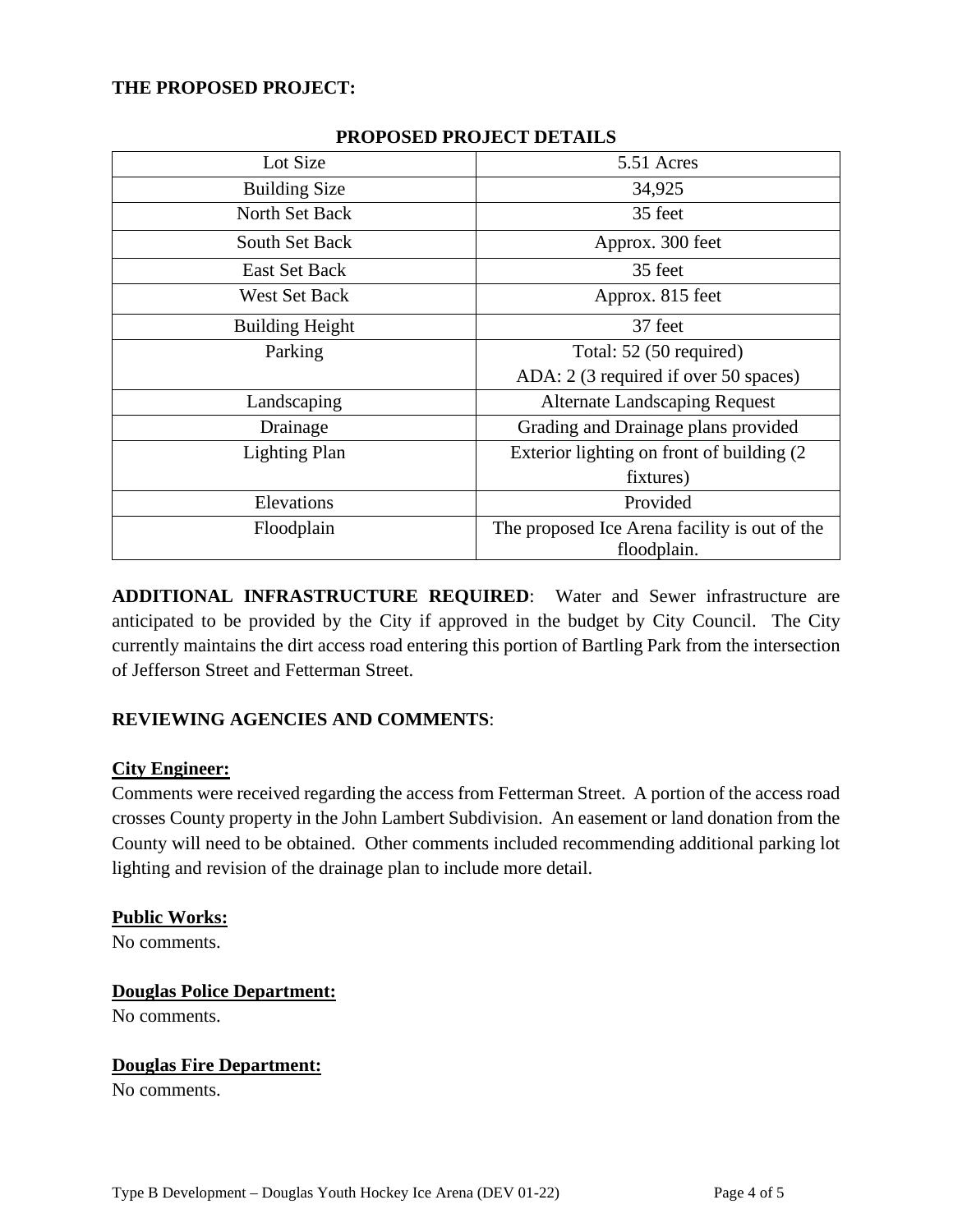# **Public Comments:**

The City received a letter of support of the development on February 15, 2022.

**STAFF RECOMMENDATION**: The Community Development Department recommends approval of this development plan for construction of an ice arena at 1045 Jefferson Street.

**PLANNING AND ZONING COMMISSION RECOMMENDATION:** At their meeting on February 22, 2022, the Douglas Planning and Zoning commission voted to recommend approval of this development plan for construction of an ice arena at 1045 Jefferson Street.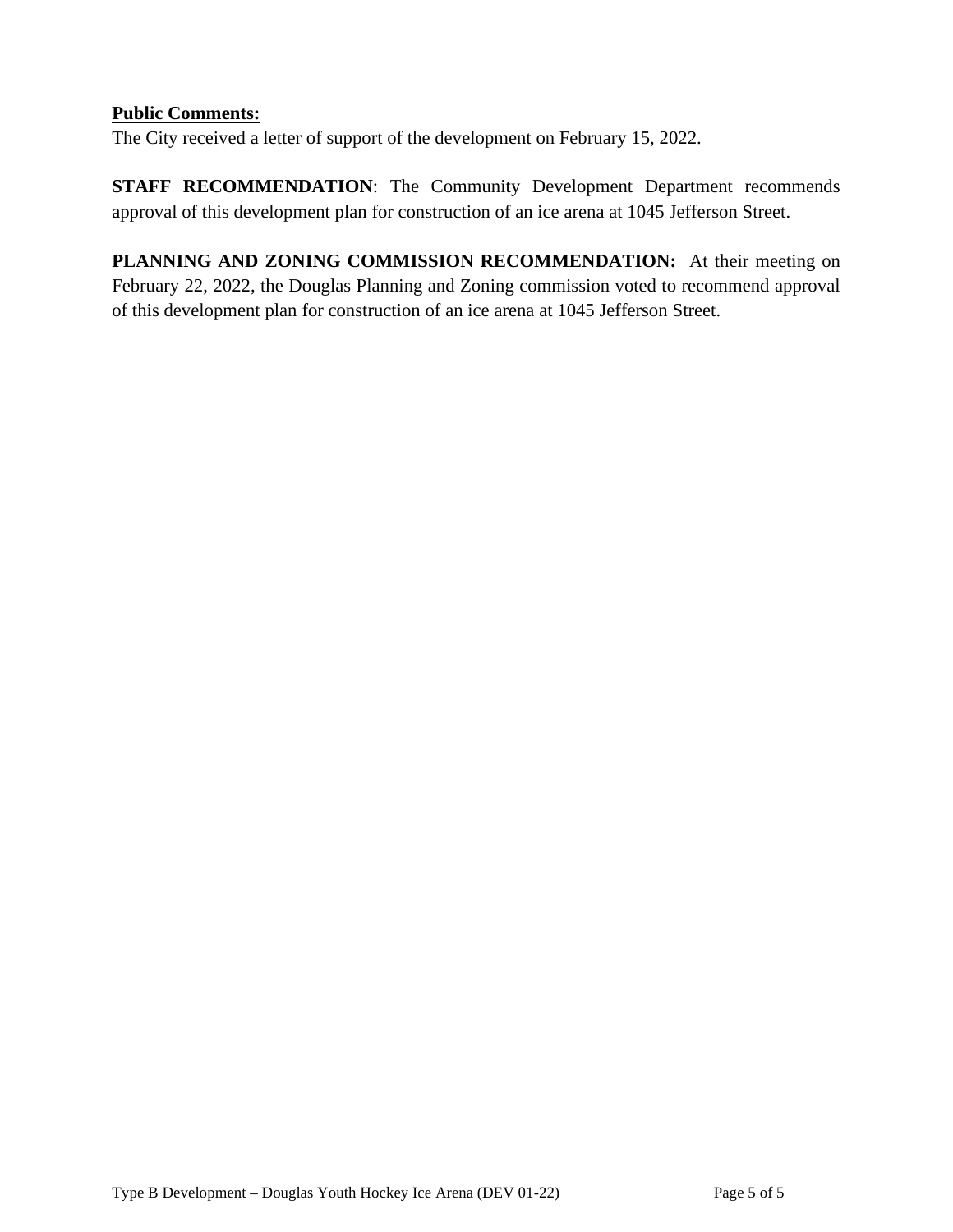| PLAN CHECKLIST NUMBERING<br>ce Arena-A portion of lot 2, Bartling Park<br>oming                                                                                                                                                                                                                                |   |                                                    |
|----------------------------------------------------------------------------------------------------------------------------------------------------------------------------------------------------------------------------------------------------------------------------------------------------------------|---|----------------------------------------------------|
| early indicating location of land in question<br>as indicated (5.51 acres)<br>SW corners verified - see plan<br>inity map                                                                                                                                                                                      |   |                                                    |
| tructures<br>North and East property boundaries,<br>t 26'<br>plan for solid waste containers with wood                                                                                                                                                                                                         |   | Prepared by: Paul Bauder<br>glendopaul@yahoo.com   |
| wide off of Fetterman and Jefferson Streets<br>s - 2 ADA (concrete)<br>er line<br>۱e                                                                                                                                                                                                                           |   | 307-351-8081                                       |
| ١g<br>g-2 fixtures at 16' height proposed, none existing                                                                                                                                                                                                                                                       |   |                                                    |
| rainage ways – see plan – all drainage runs to<br>ural grade of property to ditch)<br>or grading from proposed building<br>easements serving this development have been                                                                                                                                        |   | key Association-Ice Arena                          |
| aterial storage---not to exceed 55 gallons of                                                                                                                                                                                                                                                                  |   |                                                    |
| sed---see plan for location of native grass, and<br>ass in front of building<br>g lot, roadways, between structures-recycled<br>grass<br>e<br>lan                                                                                                                                                              |   | <b>Douglas Youth Hoc</b>                           |
| <b>General Notes Table</b><br>a. Total land area - 5.51 acres<br>b. Total sq. ft of buildings - 34,925<br>c. Total sq. ft. of building addition - 33,800<br>d. Percentage of land covered by structures - 15                                                                                                   |   | Bartling Park-Jefferson Stree<br>Douglas, WY 82633 |
| e. Building height - 37'<br>f. Number of stories $-1$<br>g. Total number of parking spaces - 52 (2 ADA)<br>h. Square footage of parking area $-13,000$<br>i. Percentage of land covered by parking $-5$<br>j. Square footage of landscaped areas - 120816<br>k. Percentage of site covered by landscaping - 50 | 2 | 12/2022                                            |
|                                                                                                                                                                                                                                                                                                                |   | ate:                                               |



S89\*42'58"E, 400.79'